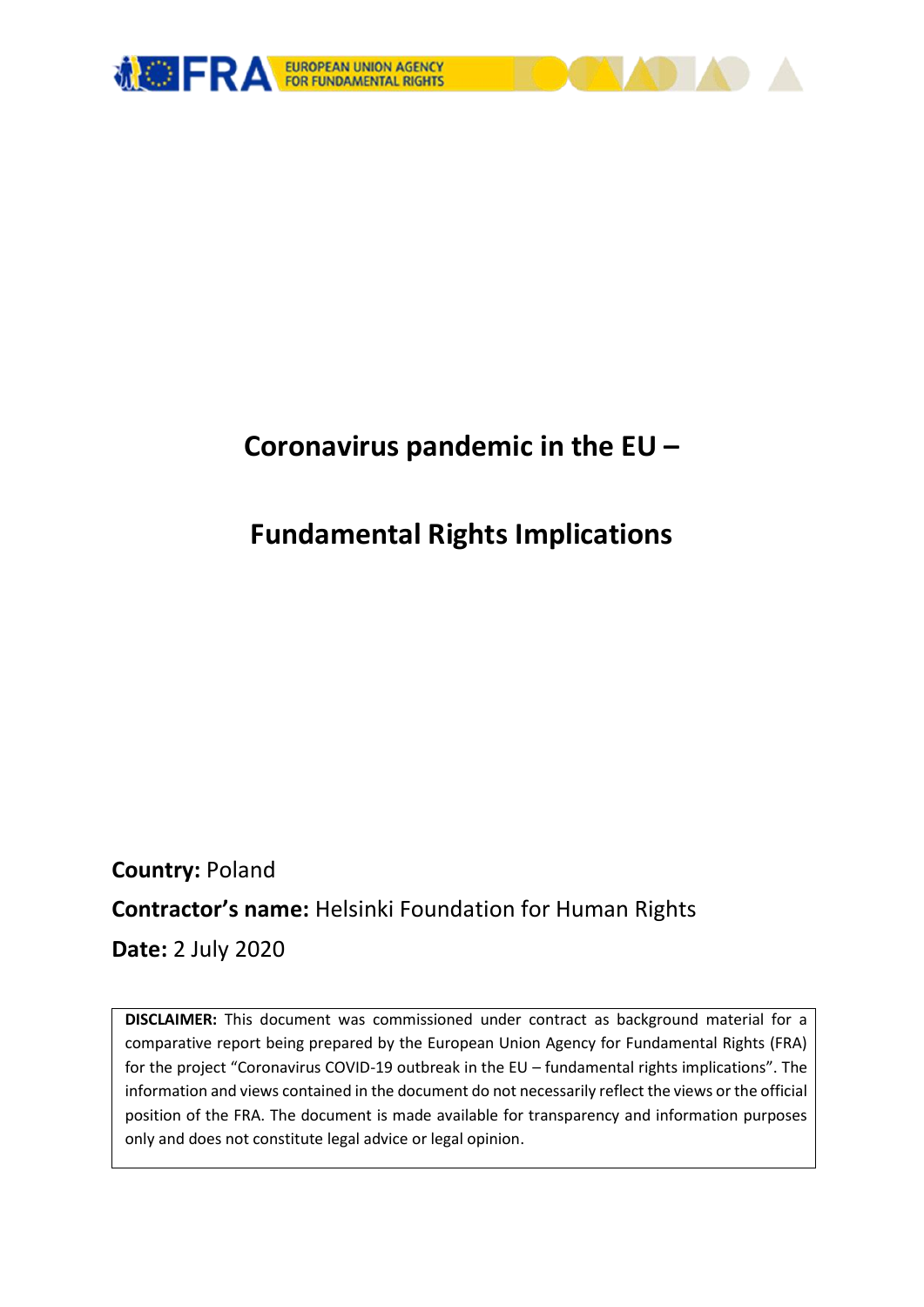## **1 Measures taken by government/public authorities**

## **1.1 Emergency laws/states of emergency**

*Provide information on emergency laws/declarations of states of emergency, including actions taken by police to enforce them and court rulings concerning the legality of such measures. Please include in particular information on developments relating to the protection of the right of association/demonstration; for example, with respect to the public gatherings that took place concerning the death of George Floyd, or other such events.*

In **Poland,** the regulations concerning state of epidemic has still been in force. However, in June 2020, the Polish government continued the policy of lifting gradually the restrictions related to the COVID-19 epidemic.

On 19 June 2020, the government issued the Regulation on certain limitations, obligations and prohibitions related to the state of the epidemic<sup>1</sup> (that is the 18<sup>th</sup> version of the regulation since the end of March 2020). The new regulations lifted the restrictions concerning travels between Poland and other EU Member States and loosened the restrictions concerning among others the operation of shopping centres and other public spaces such as museums, beauty salons or restaurants.

The new regulations uphold the restrictions concerning the freedom of assemblies introduced earlier in May 2020. According to these provisions the assemblies up to 150 participants are allowed, however the participants have to keep at least 2 meters distance and have to cover their mouths and noses. In general, the Polish law provides two types of public assemblies: a cyclical assembly and a regular assembly. The cyclical assembly is organised on the basis of the voivode (*province*, the highestlevel administrative subdivision in Poland) consent whereas the organization of the regular assembly requires an advance notification of the local government. During the COVID-19 pandemic, the County Chief Sanitary Inspectorate can prepare an opinion on potential threats to the health of assembly's participants due to the state of the epidemic in the region. Such an opinion is published on either voivode's website (in the case of cyclical assemblies) or city office's websites (in the case of regular assemblies). The assembly's organizer is obliged to inform the participants about the County Chief Sanitary Inspectorate's opinion. The fact that the freedom of assemblies is limited on the basis of the governmental regulation instead of the statute raised serious legal concerns. According to Article 57 of the Polish Constitution everyone has a freedom to organize and participate in peaceful assemblies. As it was reported earlier, according to the Polish Constitution, any rights or freedoms limitations may be imposed only by statute, and only "when necessary in a democratic state for the protection of its security or public order, or to protect the natural environment, health or public morals, or the freedoms and rights of other persons". The Ombudsman and civil society organizations raised this problem in their statements addressed to the government.<sup>2</sup>

**.** 

<sup>&</sup>lt;sup>1</sup> Poland, Rozporządzenie Rady Ministrów z dnia 19 czerwca 2020 r. z dnia 19 czerwca 2020 r. w sprawie ustanowienia określonych ograniczeń, nakazów i zakazów w związku z wystąpieniem stanu epidemii, available at:<http://dziennikustaw.gov.pl/D2020000106601.pdf>

<sup>2</sup> See e.g. Helsinki Foundation for Human Rights, Uwagi Helsińskiej Fundacji Praw Człowieka do projektu rozporządzenia Rady Ministrów w sprawie ustanowienia określonych ograniczeń, nakazów i zakazów w związku z wystąpieniem stanu epidemii, available at: https://www.hfhr.pl/uwagi-helsinskiej-fundacji-prawczlowieka-do-projektu-rozporzadzenia-rady-ministrow-w-sprawie-ustanowienia-okreslonych-ograniczennakazow-i-zakazow-w-zwiazku-z-wystapieniem-stanu-epidemii/, Ombudsman's office, Analiza RPO dla premiera o tworzeniu prawa w stanie epidemii: rozporządzenia zamiast ustaw naruszają prawa obywateli, available at: https://www.rpo.gov.pl/pl/content/raport-rpo-dla-premiera-nt-prawa-w-stanie-epidemii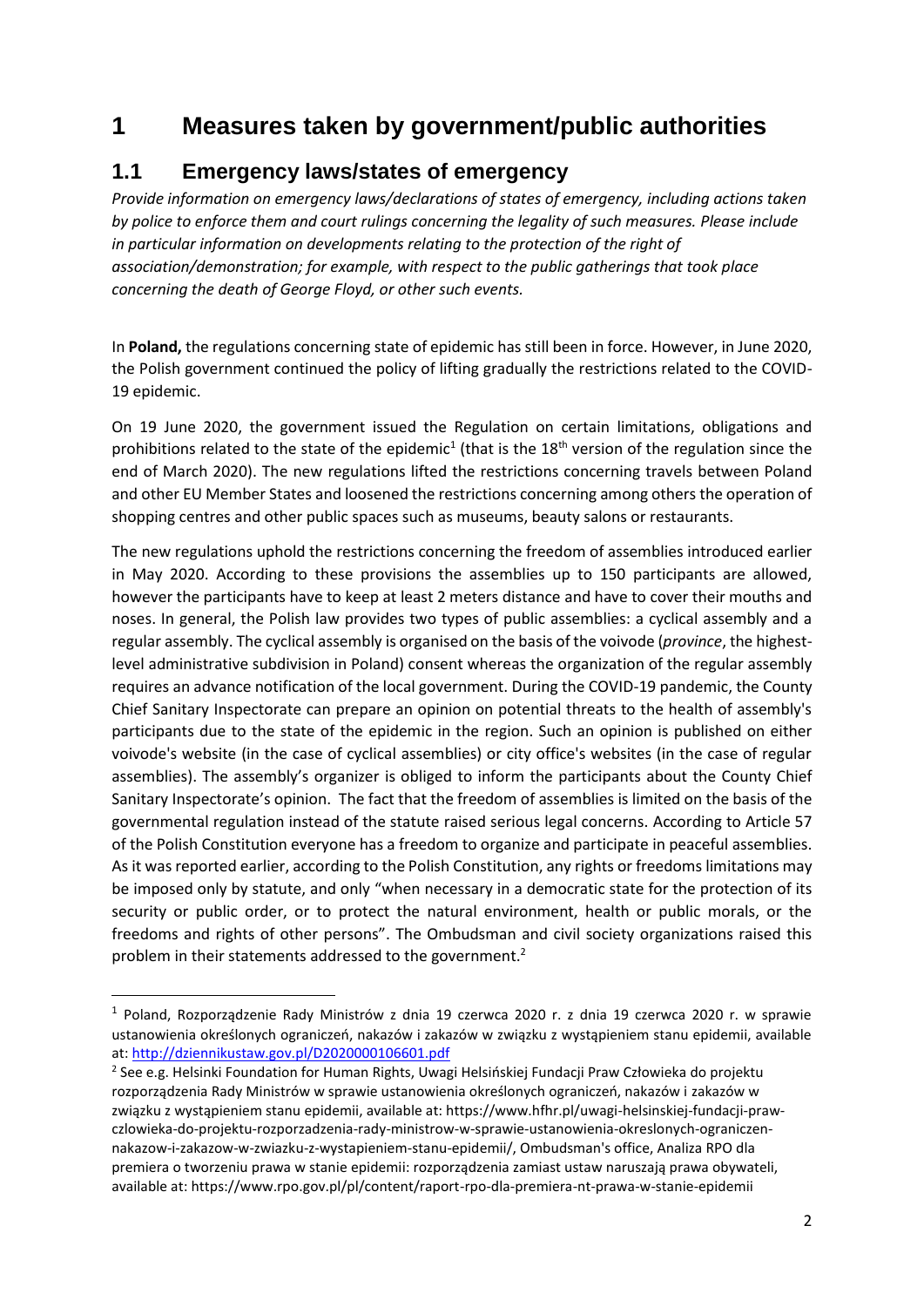In May 2020, the group of artists protested against organizing postal voting in the Presidential elections. The artists were fined with 10.000 PLN (2.500 EUR) by the County Sanitary Inspectorate Chief, yet this decision was eventually changed by the Inspectorate.<sup>3</sup> In June 2020, the Ombudsman alarmed about the incidents of selective arrest by the Police the participants of "Rainbow Disco" demonstration in front of the Presidential Palace. On 11 June 2020, the activists organized a demonstration "Rainbow Disco" in response to President Duda signing the "Family Charter" and his statement concerning "the LGBT ideology". Although the protest was peaceful and the Police did not intervene, still some of the activists were arrested on their return from the protest. In his intervention to the City Police Commissioner, the Ombudsman stated that the limitations on the freedom of assemblies that ban the spontaneous assemblies aim first and foremost at protecting citizens' health and Police's enforcement of these regulations after the assembly was concluded could not meet the regulation purposes.<sup>4</sup>

One of the key policy issues discussed during the COVID-19 outbreak concern the organization of the Presidential elections. Initially, the date of the elections was scheduled for 10 May 2020 yet its organization during the COVID-19 epidemic could have posed enormous risk to the public health. Eventually, the elections on 10 May 2020 were not officially called off, yet the voting was not possible.<sup>5</sup> In mid-May 2020, the Parliament adopted new legislation regulating the elections. The Act raises concerns when it comes to providing the fair legal framework for the election campaign and the process of organizing the elections, especially in the context of ensuring the effective exercise of electoral rights.<sup>6</sup> Eventually, the first round of voting in the Presidential elections took place on 28 June 2020 and the second round is scheduled for 12 July 2020. The voting, similarly, to all other activities in public places, was organised under a strict sanitary regime providing among others the duty to cover nose and mouth at the polling station and providing sanitize measurers in the polling stations.<sup>7</sup>

[https://www.osce.org/files/f/documents/e/0/453333\\_2.pdf](https://www.osce.org/files/f/documents/e/0/453333_2.pdf)

1

<sup>3</sup> Urzykowski T., Sanepid cofa kary dla artystów. Po interwencji rzecznika praw obywatelskich, available at: [https://warszawa.wyborcza.pl/warszawa/7,54420,25976965,sanepid-cofa-kary-dla-artystow-po-interwencji](https://warszawa.wyborcza.pl/warszawa/7,54420,25976965,sanepid-cofa-kary-dla-artystow-po-interwencji-rzecznika-praw.html)[rzecznika-praw.html](https://warszawa.wyborcza.pl/warszawa/7,54420,25976965,sanepid-cofa-kary-dla-artystow-po-interwencji-rzecznika-praw.html)

<sup>&</sup>lt;sup>4</sup> Poland, Ombudsman's office, Selektywne zatrzymania po "Tęczowym Disco". Rzecznik występuje do stołecznej policji, available at: [https://www.rpo.gov.pl/pl/content/selektywne-zatrzymania-po-teczowym-disco-rpo-do](https://www.rpo.gov.pl/pl/content/selektywne-zatrzymania-po-teczowym-disco-rpo-do-stolecznej-policji)[stolecznej-policji](https://www.rpo.gov.pl/pl/content/selektywne-zatrzymania-po-teczowym-disco-rpo-do-stolecznej-policji)

<sup>5</sup> Danielewski M., Presidential elections in Poland: what we know so far, Rule of law, available at: <https://ruleoflaw.pl/presidential-elections-in-poland-what-we-know-so-far/>

<sup>6</sup> ODIHR, Opinion on the draft Act on special rules for the organizations of the general election of the President of the Republic of Poland ordered in 2020 with the possibility of postal voting, available at:

Ombudsman's Office, Uwagi RPO do nowej ustawy o wyborach prezydenckich, available at: https://www.rpo.gov.pl/pl/content/uwagi-rpo-do-nowej-ustawy-o-wyborach-prezydenckich, Helsinki Foundation for Human Rights, New elections law: new problems. HFHR comments on a law setting special rules for the carrying out of universal elections of the President of Poland, available at: http://www.hfhr.pl/en/newelections-law-new-problems-hfhr-comments-on-a-law-setting-special-rules-for-the-carrying-out-of-universalelections-of-the-president-of-poland/

<sup>7</sup> Poland, Ministry of Health, Wytyczne Ministra Zdrowia i Głównego Inspektora Sanitarnego dotyczące zasad bezpieczeństwa epidemiologicznego podczas wyborów prezydenckich, available at: [https://www.gov.pl/web/zdrowie/wytyczne-mz-i-gis-dotyczace-zasad-bezpieczenstwa-epidemiologicznego](https://www.gov.pl/web/zdrowie/wytyczne-mz-i-gis-dotyczace-zasad-bezpieczenstwa-epidemiologicznego-podczas-wyborow-prezydenckich)[podczas-wyborow-prezydenckich](https://www.gov.pl/web/zdrowie/wytyczne-mz-i-gis-dotyczace-zasad-bezpieczenstwa-epidemiologicznego-podczas-wyborow-prezydenckich)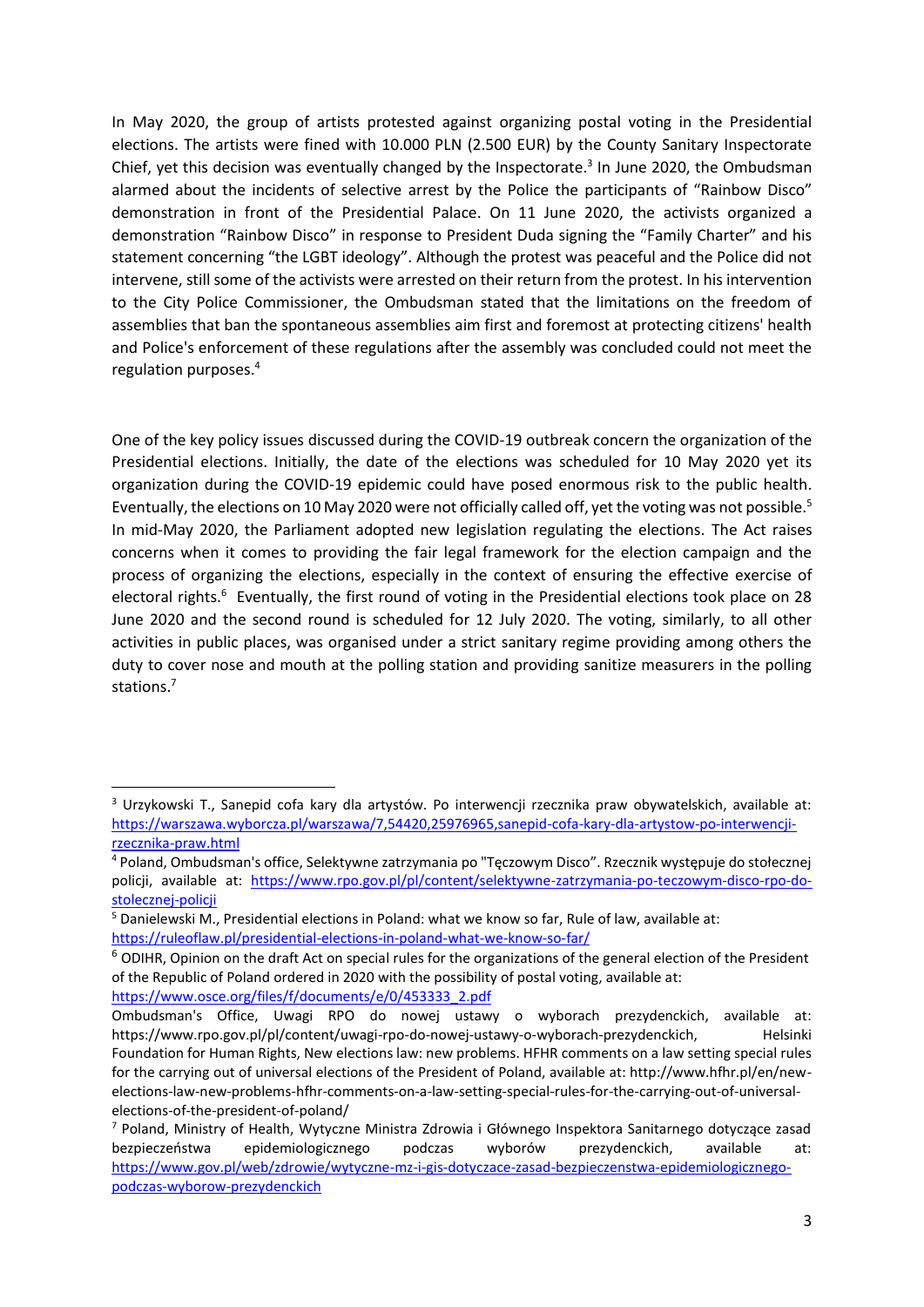#### **1.1.1 Social distancing**

*Focus on:* 

- *Lifting of stay at home restrictions, and measures/rules for general physical distancing when in public or at home.*
- *Enforcement and penalties.*

The regulations concerning the social distancing were slightly loosened in comparison to the regulations adopted in May 2020. Still, the duty to cover mouth and nose is applicable, yet it refers only to using public transport, shopping or visiting cinemas and theatres.

In mid-June 2020, the mandatory quarantine for persons travelling from other EU Member States was lifted. Still, the mandatory quarantine is applicable for travellers coming from outside the EU.

In June 2020, the Ombudsman's office informed about the Voivodship (*Province*) Sanitary Inspectorate decisions lifting the disproportional charges imposed by the sanitary inspectorate. In May and June 2020, the media reported on several cases of penalties imposed by the sanitary inspectorate for violating the provisions on social distancing. In some cases, the penalties reached even up to 10.000 PLN (2.500 EUR).<sup>8</sup>

#### **1.1.2 Education**

*Focus on:*

1

- *Steps to reopen educational institutions (schools, third level and kindergartens). Include any specific measures aimed at children from socioeconomically disadvantaged backgrounds.*
- *Measures to protect students and staff as they return to educational institutions (e.g. related to physical distancing, shift patterns, health and hygiene, etc.).*

In June 2020, the educational institutions operated in a limited way. The early childcare facilities and kindergartens were re-opened in May 2020 under a strict sanitary regime and the conditions of their work were unchanged in the reporting period. The sanitary regime includes among other limits on the number of children remaining in one group, distance between the kindergarten teachers and other adults (including children's parents and staff members) and on specific hygiene measures.<sup>9</sup>

The pupils in schools and high schools had the possibility to either return to schools or continue attending the remote education. The school year ended on 26 June 2020. According to the Minister of the National Education, with the beginning of the next school year on 1 September 2020 pupils will return to schools.

Although the works of the schools were resumed, still the remote teaching remained in place. Furthermore, all of the measures addressed to children in need (e.g. children entitled to free meal at school or requiring access of IT equipment) remained in place.

<sup>8</sup> Poland, Ombudsman's office, Koronawirus. Uchylono kolejne kary Sanepidu - m.in. 10 tys. zł za jazdę hulajnogą po wiślanym bulwarze, available at: [https://www.rpo.gov.pl/pl/content/rpo-uchylono-kolejne-kary-np-10-tys](https://www.rpo.gov.pl/pl/content/rpo-uchylono-kolejne-kary-np-10-tys-za-jazde-hulajnoga-po-bulwarze)[za-jazde-hulajnoga-po-bulwarze](https://www.rpo.gov.pl/pl/content/rpo-uchylono-kolejne-kary-np-10-tys-za-jazde-hulajnoga-po-bulwarze)

<sup>9</sup> Poland, Chief Sanitary Inspector (Główny Inspektor Sanitarny), Wytyczne przeciwepidemiczne Głównego Inspektora Sanitarnego z dnia 30 kwietnia 2020 r. dla przedszkoli, oddziałów przedszkolnych w szkole podstawowej i innych form wychowania przedszkolnego oraz instytucji opieki nad dziećmi w wieku do lat 3, wydane na podstawie art. 8a ust. 5 pkt 2 ustawy z dnia 14 marca 1985 r. o Państwowej Inspekcji Sanitarnej, available at: [https://gis.gov.pl/wp-content/uploads/2018/04/Wytyczne-dla-przedszkoli](https://gis.gov.pl/wp-content/uploads/2018/04/Wytyczne-dla-przedszkoli-oddzia%c5%82%c3%b3w-przedszkolnych-w-szkole-podstawowej-i-innych-form-wychowania-przedszkolnego-oraz-instytucji-opieki-nad-dzie%c4%87mi-w-wieku-do-lat-3.pdf)[oddzia%c5%82%c3%b3w-przedszkolnych-w-szkole-podstawowej-i-innych-form-wychowania-przedszkolnego](https://gis.gov.pl/wp-content/uploads/2018/04/Wytyczne-dla-przedszkoli-oddzia%c5%82%c3%b3w-przedszkolnych-w-szkole-podstawowej-i-innych-form-wychowania-przedszkolnego-oraz-instytucji-opieki-nad-dzie%c4%87mi-w-wieku-do-lat-3.pdf)[oraz-instytucji-opieki-nad-dzie%c4%87mi-w-wieku-do-lat-3.pdf](https://gis.gov.pl/wp-content/uploads/2018/04/Wytyczne-dla-przedszkoli-oddzia%c5%82%c3%b3w-przedszkolnych-w-szkole-podstawowej-i-innych-form-wychowania-przedszkolnego-oraz-instytucji-opieki-nad-dzie%c4%87mi-w-wieku-do-lat-3.pdf)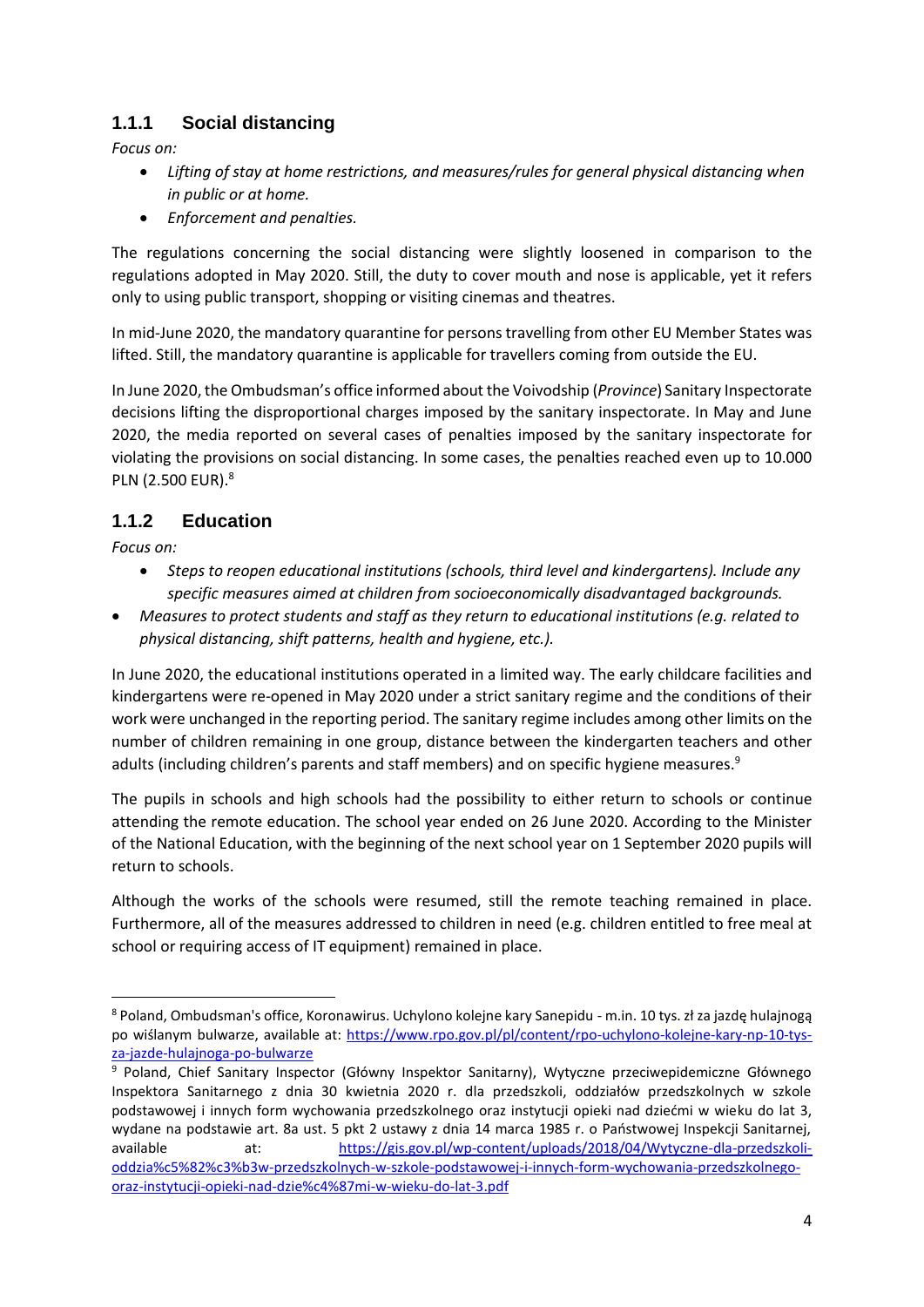In June 2020, the pupils of the last year of schools and higher schools took their final exams. The exams were organized following the Chief of Sanitary Inspectorate and the Minister of Health's guidelines on the sanitary regime for organizing the exams. The guidelines provided among others the duty to cover face and mouth, the duty to sanitize school benches and chairs as well as all education equipment that could be used during the exams and the recommendation on distance between the tables in the exam classrooms.<sup>10</sup>

#### **1.1.3 Work**

*Focus on:* 

- *Steps for specific sectors/the general population to return to work and measures to protect employees in the workplace (physical distancing, health and hygiene, shift patterns, etc.). Please include any specific measures aimed at people in precarious work.*
- *Ending of furlough/short-time work programmes for specific sectors/the general population.*

Since 6 June 2020, the prohibition of operation has been gradually lifted in Poland for next sectors, provided that specific sanitary requirements are complied with. This list included in particular cultural institutions: cinemas, theatres, operas and ballet stages. The other group of places to reopen consisted of gyms, fitness clubs, playrooms, amusement parks and swimming pools.

A possibility for the event sector to organise weddings or other family events was also reintroduced, however, with the maximum number of participants not exceeding 150 persons.

On 30 June 2020, the limitation imposed on tour agents and tour operators was lifted.

The solutions implemented before June 2020 with regard to short-time work have remained in place. Furthermore, on 24 June 2020, with the entry into force of the latest COVID Act, $^{11}$  a possibility was introduced for employers to decrease the working time for employees by 20% (but not exceeding the limit of half-time employment) and guaranteeing at least the minimum wage, or to apply work stoppage with the wage reduced by up to 50%. This solution is applicable to employers with a noted drop in revenues from sales of goods or services as a result of COVID-19 pandemic and a substanstial increase in expenditure for personnel compensation.

Neither the parliament nor the government did modify or add any specific measures related to people in precarious work. The solutions indicated in previous reports remain in force.

#### **1.1.4 Access to justice**

*Focus on:* 

**.** 

- *Steps to lift restrictions previously imposed on court proceedings and any strategies to deal with case backlog or increased litigation due to COVID-19 measures (e.g. criteria to prioritise certain types of cases/disputes).*
- *Continued use of remote hearings and videoconferences within court proceedings despite the lifting of restrictions* (*e.g. for which proceedings*)*.*

<sup>&</sup>lt;sup>10</sup> Poland, Ministry of the National Education, Przygotowania do egzaminów zewnętrznych – wytyczne MEN, CKE i GIS, available at: [https://www.gov.pl/web/edukacja/przygotowania-do-egzaminow-zewnetrznych-wytyczne](https://www.gov.pl/web/edukacja/przygotowania-do-egzaminow-zewnetrznych-wytyczne-men-cke-i-gis)[men-cke-i-gis](https://www.gov.pl/web/edukacja/przygotowania-do-egzaminow-zewnetrznych-wytyczne-men-cke-i-gis)

<sup>&</sup>lt;sup>11</sup> Poland, Act on interest-rate subsidies for investment loans offered to entrepreneurs affected as a consequence of COVID-19 and on simplified procedure for the approval of the agreement, 23 June 2020.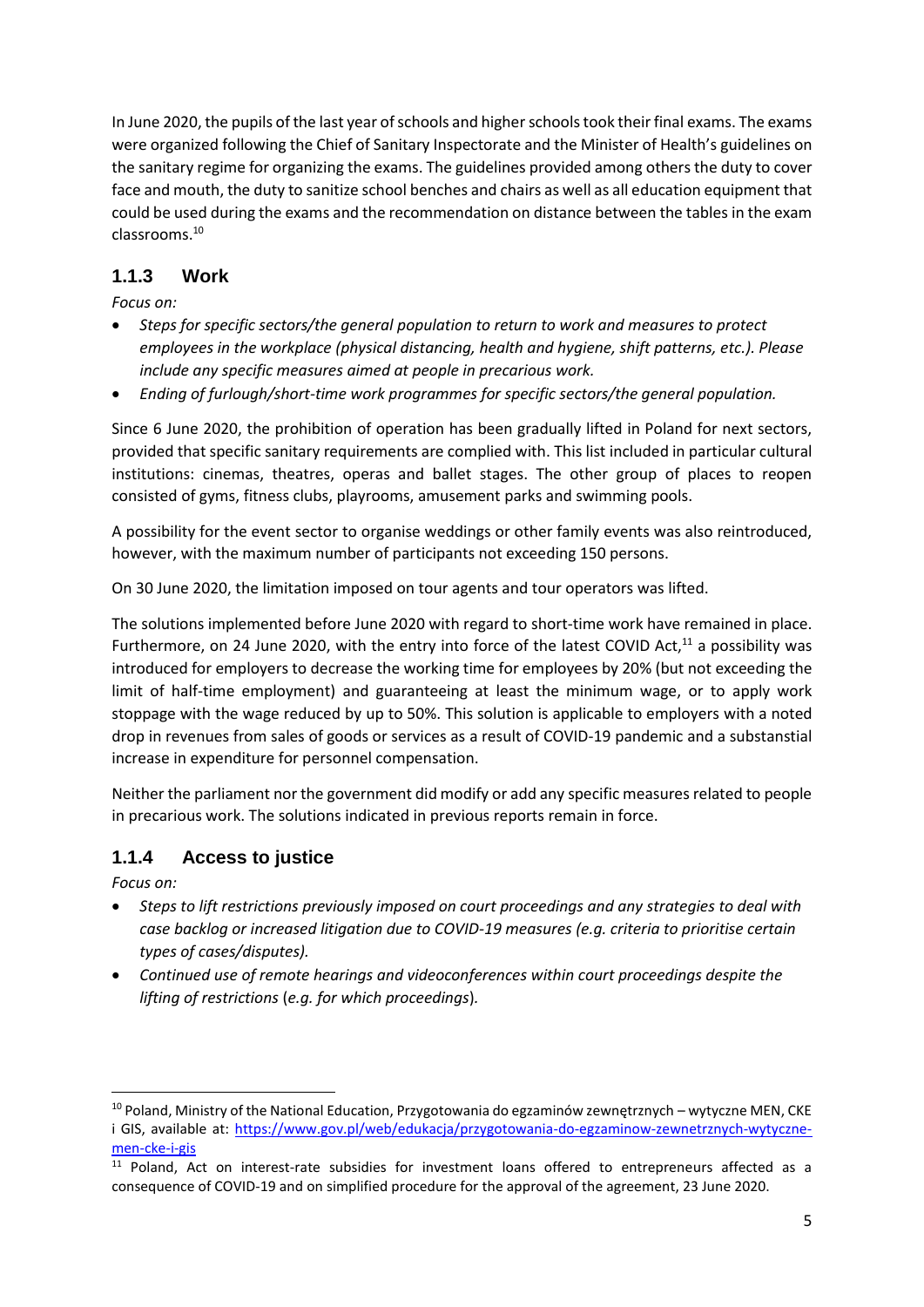In Poland, as far as the access to justice is concerned, the latest COVID Act<sup>12</sup> has introduced several changes especially in the area of criminal procedure.

First of all, a possibility to conduct partly remote hearings and sessions in criminal cases has been provided for. A hearing may be conducted as a videoconference with regard to a public prosecutor (upon their request), or a defendant, a subsidiary prosecutor or private prosecutor who are deprived of liberty. With respect to the latter, however, a judicial referee or a judge's assistant should be present in the premises where such person is located.

Where a hearing is conducted as a videoconference, a defence counsel might either be present in the courtroom or with the defendant. If the defence counsel cannot be present in the same place as the defendant, the court, upon their request, may adjourn the hearing in order to enable a phone contact between the defendant and their defence counsel so that the hearing can be continued on the same day, unless the request is manifestly aimed at prolapsing the proceedings. If there is a need for the participation of an interpreter, they should be present in the same place as the defendant (unless the presiding judge orders otherwise).

Second, courts were authorised, in particular, to conduct remote sessions concerning the application of pre-trial detention. The new provision lifts the obligatory presence of a suspect, to whom such detention is to be applied, in the courtroom provided that their participation in the session is ensured owing to technical means enabling transmission of video and sound. In such case, the suspect should be accompanied by a judicial referee, a judge's assistant or a Penitentiary Service officer. A defence counsel should be present in the same place as the suspect, or they may appear in the courtroom. They can also be obliged by the court to be present in court if there is a risk that a motion for pre-trial detention will not be decided on within the statutory time limit of 72 hours since the moment of apprehension. The possibility to adjourn the session to enable a lawyer-client phone call applies accordingly.

In its remarks to the proposed amendments, the Helsinki Foundation for Human Rights has criticised both changes.<sup>13</sup> It has been raised, in particular, that when a pre-trial detention is concerned, a suspect has a right stemming from Article 5 of the European Convention of Human Rights, to be physically present before the judge, and that their right to contact a lawyer might be illusory. The NGO has also pointed to the courts' competence to assess in which cases a phone contact between a defendant and the lawyer is justified as possibly hampering the right to defence.

Furthermore, the Court Watch Poland foundation has assessed the practical application of the transparency of court proceedings and access to courts in June 2020.<sup>14</sup> In its report, the NGO points to the fact that a vast majority of courts' presidents (370 of 392, 94%) issued orders amending the rules of access to courts. In 35% of courts the participation of members of the public in public hearings and sessions is expressly excluded, however, this prohibition applies disturbingly, according to the NGO, also to those courts where no regulation is present.

No significant developments occurred with respect to civil or administrative procedure in the reporting period. There were no steps taken by the authorities in order to deal with the backlog either.

1

<sup>&</sup>lt;sup>12</sup> Poland, Act on interest-rate subsidies for investment loans offered to entrepreneurs affected as a consequence of COVID-19 and on simplified procedure for the approval of the agreement, 23 June 2020. <sup>13</sup> Helsinki Foundation for Human Rights, [Remarks on the draft Act on interest-](https://www.hfhr.pl/wp-content/uploads/2020/06/druk-senacki-nr-142-uwagi-HFPC.pdf)rate subsidies..., 14 June 2020.

<sup>&</sup>lt;sup>14</sup> Court Watch Poland[, Report on obedience of the principle of public trial in Poland](https://courtwatch.pl/wp-content/uploads/2020/06/FCWP-Monitoring-jawno%C5%9Bci-2020-06-25.pdf), Toruń, 25 June 2020.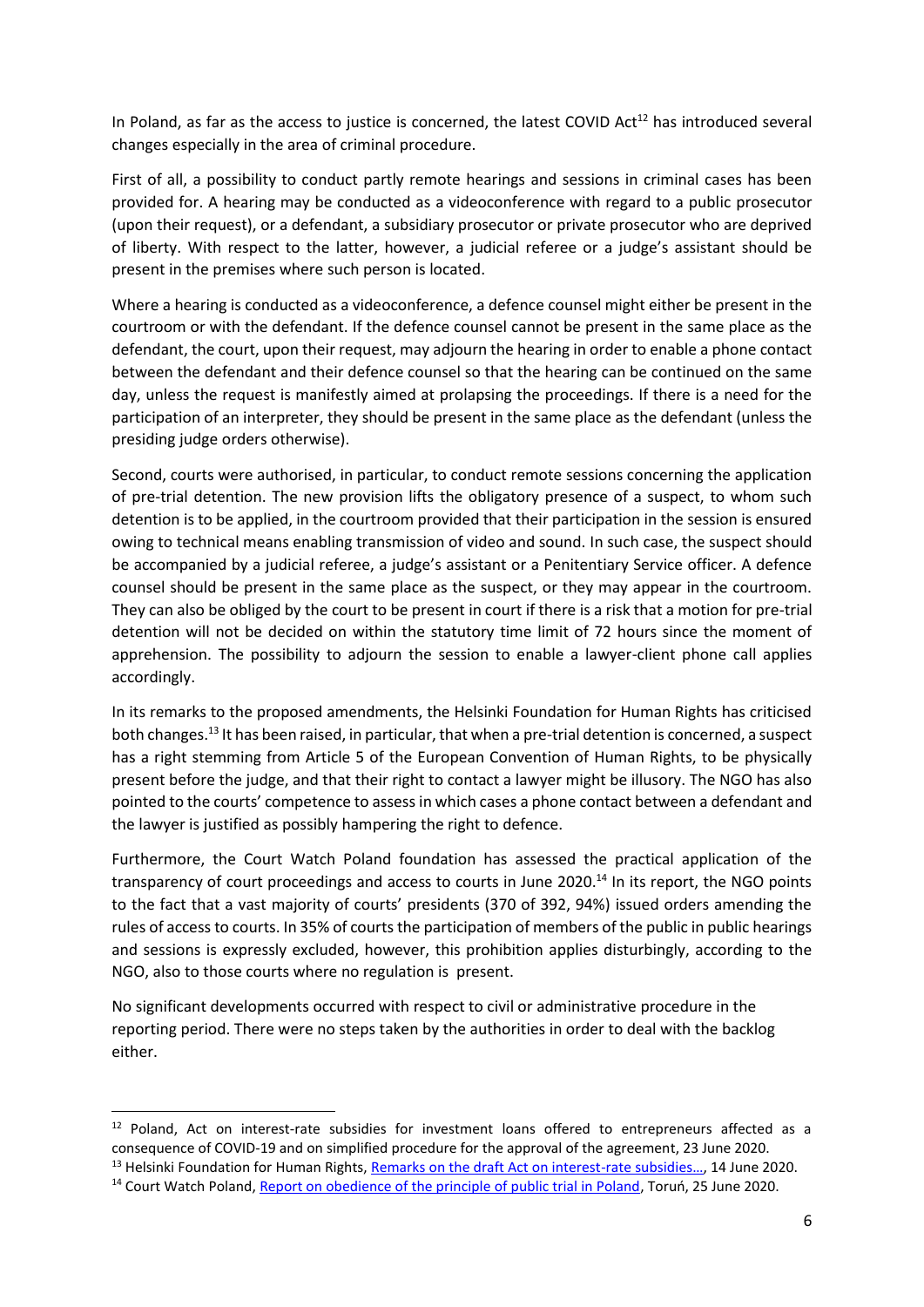#### **1.1.5 Freedom of movement**

*Focus on:* 

- *Steps to reopen borders/lift restrictions on freedom of movement to and within the EU, including rules or restrictions applying to certain categories of people (e.g. citizens; 'essential workers'). Please mention what requirements are in place for various categories of people to enter country (e.g. negative COVID-19 test result and/or obligation to self-isolate etc).*
- *Changes to asylum application procedures (*e.*g. lifting of temporary suspensions or restrictions on procedures) or available statistics on numbers of asylum applications (e.g. being much lower than for same period in previous years due to travel restrictions).*

Since 13 June 2020, Poland has completely reinstated movement within the European Union internal borders. This allows to travel freely and cross the internal borders of the EU, and travellers have regained the right to enter and leave the territory of Poland. Importantly, such travellers are also exempt from the obligatory quarantine.

On the other hand, the limitations pertaining to crossing the external border of the EU have remained in force, meaning that in general persons are not allowed to cross it. There are, however, certain groups of people who are exempt from this limitation.

First, Polish citizens, as well as their non-Polish spouses or children and persons holding the Polish Charter, are allowed to cross the external borders. The same applies to holders of a permanent or temporary residence permit, a work permit and to diplomats and their families.

Second, under particular circumstances, a Border Guard station commander, after obtaining the Border Guard's Commander-In-Chief's permission, is authorised to allow a foreigner to enter the territory of Poland.

Third, foreign means of transportation operators can cross the border in order to carry goods or passengers. The same rule applies to foreign students and pupils who obtain education in Poland, as well as to other EU and EFTA citizens and their families on their way to their place of residence.

On 1 June 2020, Poland reopened its domestic air traffic. Furthermore, the international air traffic was partly reopened, too, with relation only to airplanes launching from airports located in the territory of EFTA member states, Switzerland and EU member states (except for Great Britain and Northern Ireland, Sweden and Portugal).

On 22 June 2020, Poland reinstated international railway connections within the internal borders of the European Union. The limitation pertaining to other international rail services has remained in force.

In Poland, no changes to asylum application procedures were introduced in the reporting period. There is no information available on the numbers of asylum applications in this period (the Office for Foreigners ceased to publish its weekly reports in the beginning of 2020, and no monthly reports for 2020 are available either).

### **1.2 Impact of measures on particular groups**

*Select the three most relevant groups from the following:* 

*persons with disabilities,*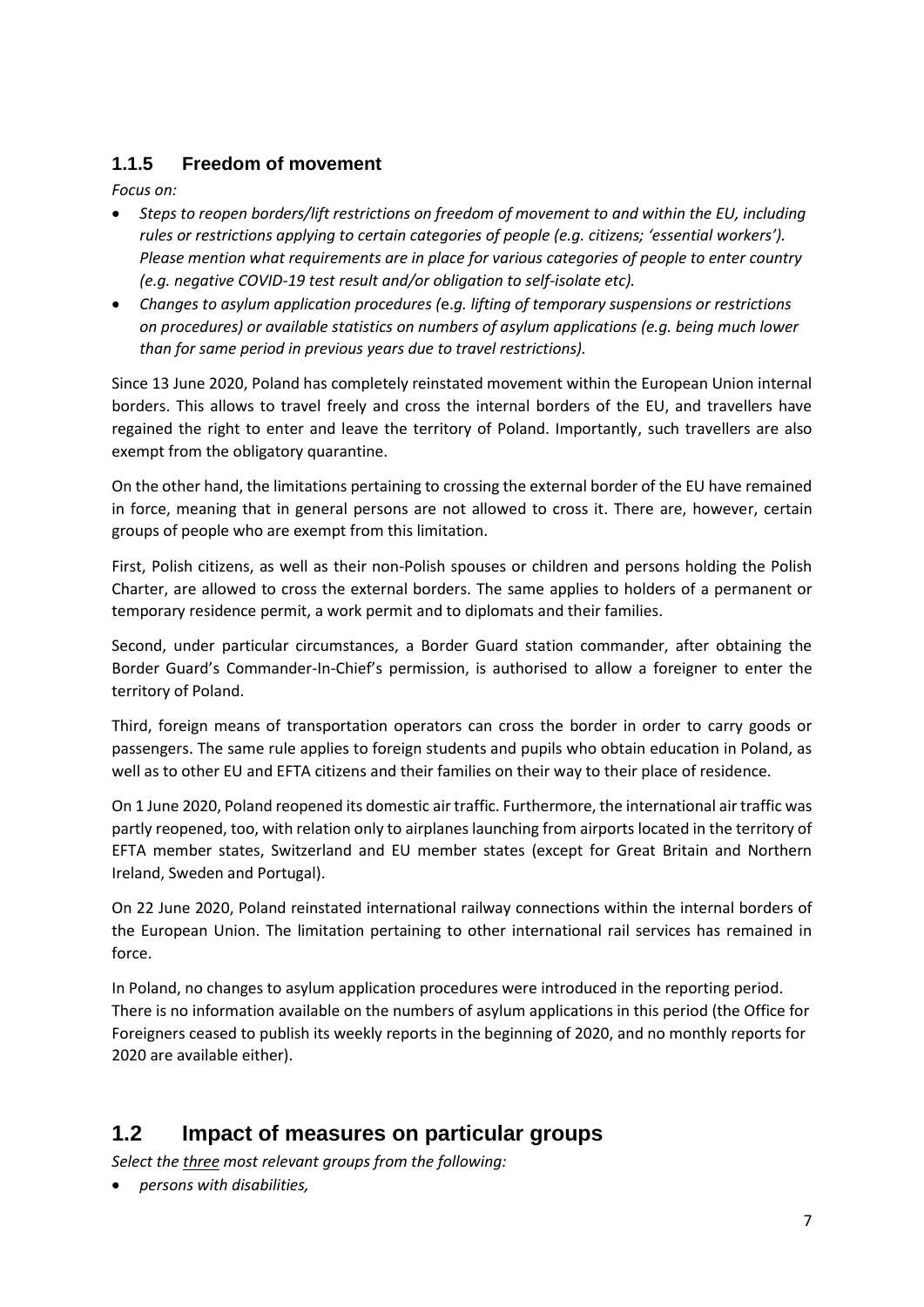- *homeless people,*
- *older people,*
- *women,*

1

- *Roma and Travellers (Note – for those countries requested to collect additional data on the impact of COVID-19 on Roma – Service request No 33 (Belgium, Bulgaria, Czechia, Ireland, Greece, Spain, France, Croatia, Italy, Hungary, Netherlands, Portugal, Romania, Slovakia and Sweden), information submitted on Roma for Bulletin 4 should not be exactly duplicated in this additional data collection; however, a summary of main points concerning the Roma can be included in your submission for this Bulletin – to ensure that, where appropriate, any major developments in your Member State concerning this group are reported in Bulletin 4. The same approach applues regarding information supplied on asylum seekers/refugees).*
- *Detainees (including measures on early release or alternatives to detention)*
- *or another group not listed that have immerged in your country as facing particular challenges before selection, this should be discussed with FRA.*

The situation in the welfare houses continues to be a matter of state authorities monitoring. In June 2020, media reported on the new cases of infection in social assistance houses in Tuchów<sup>15</sup> and Starachowice<sup>16</sup>. The Senat Health Commission organized a hearing on the impact of the coronavirus epidemic on the situation in social welfare houses. The deputy Minister of Family Labour and Social Police informed the senators that 138 patients of the social assistance houses died due to COVID-19 since March 2020. The deputy Minister also informed that the situation in the social assistance houses that are under Ministry's supervision is regularly monitored. Furthermore, all the new patients accepted to the social assistance houses are tested for COVID-19.<sup>17</sup>

In June 2020, the Office for Foreigners informed that the situation in the migration centre in Warsaw had improved. In May, 63 out of 94 persons staying in the centre was tested positive with COVID-19. In the end of June only 23 persons were positively tested. Still, all the sanitary restrictions concerning the protection of health in this and other migration centres supervised by the Office remain in place. For example, all of the group activity sessions were cancelled and persons staying in the centre are provided with sanitary products.<sup>18</sup>

The lockdown of numerous public institutions and facilities influenced also the situation in prisons. Due to the pandemic, all the visits to the prisons and pre-trial detention facilities were suspended. The Ombudsman's office informed about the initiative to provide to the pre-trial detainees with the possibility to organize meetings with their family members online. Yet, the Ministry of Justice negatively assessed such an initiative. In the opinion of the Ministry, such a solution would violate the main purpose of the pre-trial detention that is securing the safe course of the criminal proceeding. In

<sup>15</sup> Glos.24, Koronawirus w Tuchowie. Zakażonych 12 kolejnych osób w DPS. Zmarła jedna osoba [Aktualizacja], available at:<https://glos24.pl/koronawirus-w-tuchowie-zakazonych-12-osob-w-dps>

<sup>&</sup>lt;sup>16</sup> Gazeta Wyborcza, Koronawirus w DPS-ie w Starachowicach. Chora pracownica, ok. 140 osób objętych kwarantanną, available at: [https://kielce.wyborcza.pl/kielce/7,47262,26030808,koronawirus-w-dps-ie-ok-140](https://kielce.wyborcza.pl/kielce/7,47262,26030808,koronawirus-w-dps-ie-ok-140-osob-objetych-kwarantanna.html) [osob-objetych-kwarantanna.html](https://kielce.wyborcza.pl/kielce/7,47262,26030808,koronawirus-w-dps-ie-ok-140-osob-objetych-kwarantanna.html)

<sup>17</sup> Poland, Koronawirus przyczyną 138 zgonów w DPS-ach, available at: [https://www.mp.pl/covid19/covid19](https://www.mp.pl/covid19/covid19-aktualnosci/240421,koronawirus-przyczyna-138-zgonow-w-dps-ach) [aktualnosci/240421,koronawirus-przyczyna-138-zgonow-w-dps-ach,](https://www.mp.pl/covid19/covid19-aktualnosci/240421,koronawirus-przyczyna-138-zgonow-w-dps-ach) 30.06.2020.

<sup>&</sup>lt;sup>18</sup> Poland, Office for Foreigners, Informacja na temat zakażeń koronawirusem w ośrodku dla cudzoziemców (aktualizacja), available at: [https://udsc.gov.pl/informacja-na-temat-zakazen-wirusem-sars-cov-2-w-osrodku](https://udsc.gov.pl/informacja-na-temat-zakazen-wirusem-sars-cov-2-w-osrodku-dla-cudzoziemcow/)[dla-cudzoziemcow/](https://udsc.gov.pl/informacja-na-temat-zakazen-wirusem-sars-cov-2-w-osrodku-dla-cudzoziemcow/)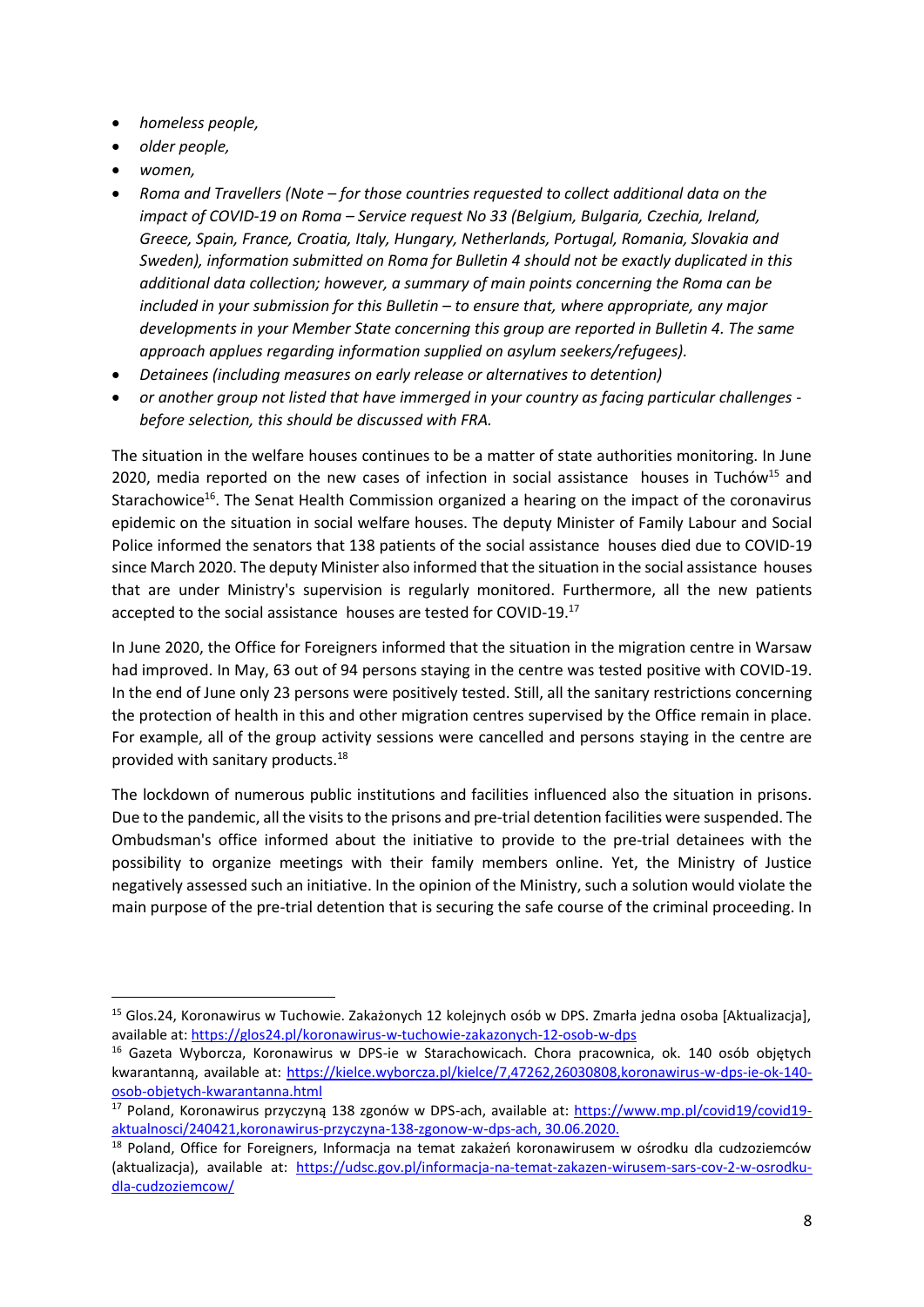the opinion of the Ombudsman, however, this initiative should be considered broadly and include also the situation in prisons.<sup>19</sup>

## **2 Selected issues emerging during the COVID-19 crisis**

### **2.1 Xenophobic speech, acts of harassment and violent attacks**

 *In reference to Bulletin #1 where these issues were addressed, please report incidents of xenophobic speech, acts of harassment and violent attacks against specific minority groups on the grounds of race or ethnic origin during the reporting period and on any key developments since you last reported on this issue.*

There is limited information on the incidents of xenophobic or resists attacks on the minorities in this reporting period.

In June 2020, the media reported on a case in one of the shops in Cracow. The Ukrainian shop worker asked one of the clients to wear a face mask and obey to the sanitary regime due to the coronavirus epidemic. In response the client verbally attacked the worker. The identity of the client has not been established and there is no information whether the law enforcement authorities starred any proceeding in this case.<sup>20</sup>

## **2.2 Infringement of privacy and/or data protection rights**

 *In reference to Bulletin # 1 and Bulletin #2 where these issues were addressed, please describe instances of infringement of privacy and/or data protection rights related to the pandemic during the reporting period and on any key developments since you last reported on this issue.*

#### A new version of ProteGO Safe application

 $\overline{\phantom{a}}$ 

On 9 June 2020, a new version of the ProteGo Safe, a governmental application designed in order to inform the user on a potential contact with a COVID-19 infected person and based on BLE (Bluetooth low energy) technology, was made available to the general public in Poland.<sup>21</sup> In its amended version, the application uses an API (application programming interface) designed by Apple and Google, and, according to the Ministry of Digitalisation, is now safe to use.

In particular, the new application, as indicated by the Government, does not collect or process its user's data such as e.g. the mobile phone's model or the user's habits. This is supposed to reduce the risk of potential leaks of such data.<sup>22</sup>

<sup>&</sup>lt;sup>19</sup> Poland, Ombudsman's office, Koronawirus. Widzenia osadzonych z bliskimi wstrzymane. RPO: mogą je zastąpić komunikatory typu Skype, available at: [https://www.rpo.gov.pl/pl/content/koronawirus-widzenia](https://www.rpo.gov.pl/pl/content/koronawirus-widzenia-osadzonych-z-bliskimi-wstrzymane-rpo-moga-je-zastapic-komunikatory)[osadzonych-z-bliskimi-wstrzymane-rpo-moga-je-zastapic-komunikatory,](https://www.rpo.gov.pl/pl/content/koronawirus-widzenia-osadzonych-z-bliskimi-wstrzymane-rpo-moga-je-zastapic-komunikatory) 2.6.2020.

<sup>20</sup> Gazeta.pl, Kraków. Klient w Biedronce zwyzywał ukraińskiego pracownika, bo zwrócił mu uwagę na brak maseczki, available at: [https://wiadomosci.gazeta.pl/wiadomosci/7,114883,26085650,krakow-klient-w](https://wiadomosci.gazeta.pl/wiadomosci/7,114883,26085650,krakow-klient-w-biedronce-zwyzywal-ukrainskiego-pracownika.html)[biedronce-zwyzywal-ukrainskiego-pracownika.html](https://wiadomosci.gazeta.pl/wiadomosci/7,114883,26085650,krakow-klient-w-biedronce-zwyzywal-ukrainskiego-pracownika.html)

<sup>&</sup>lt;sup>21</sup> Poland, Ministry of Digitalisation, [ProteGO Safe już dla wszystkich](https://www.gov.pl/web/cyfryzacja/protego-safe-juz-dla-wszystkich), 16 June 2020.

<sup>&</sup>lt;sup>22</sup> R. Rudnicki, Ministerstwo Cyfryzacji prezentuje [zmiany i nowości w aplikacji ProteGO Safe,](https://www.komputerswiat.pl/artykuly/redakcyjne/ministerstwo-cyfryzacji-prezentuje-zmiany-i-nowosci-w-aplikacji-protego-safe/0f1nreb?utm_source=panoptykon.org_viasg_komputerswiat&utm_medium=referal&utm_campaign=leo_automatic&srcc=ucs&utm_v=2) KomputerŚwiat.pl, 9 June 2020.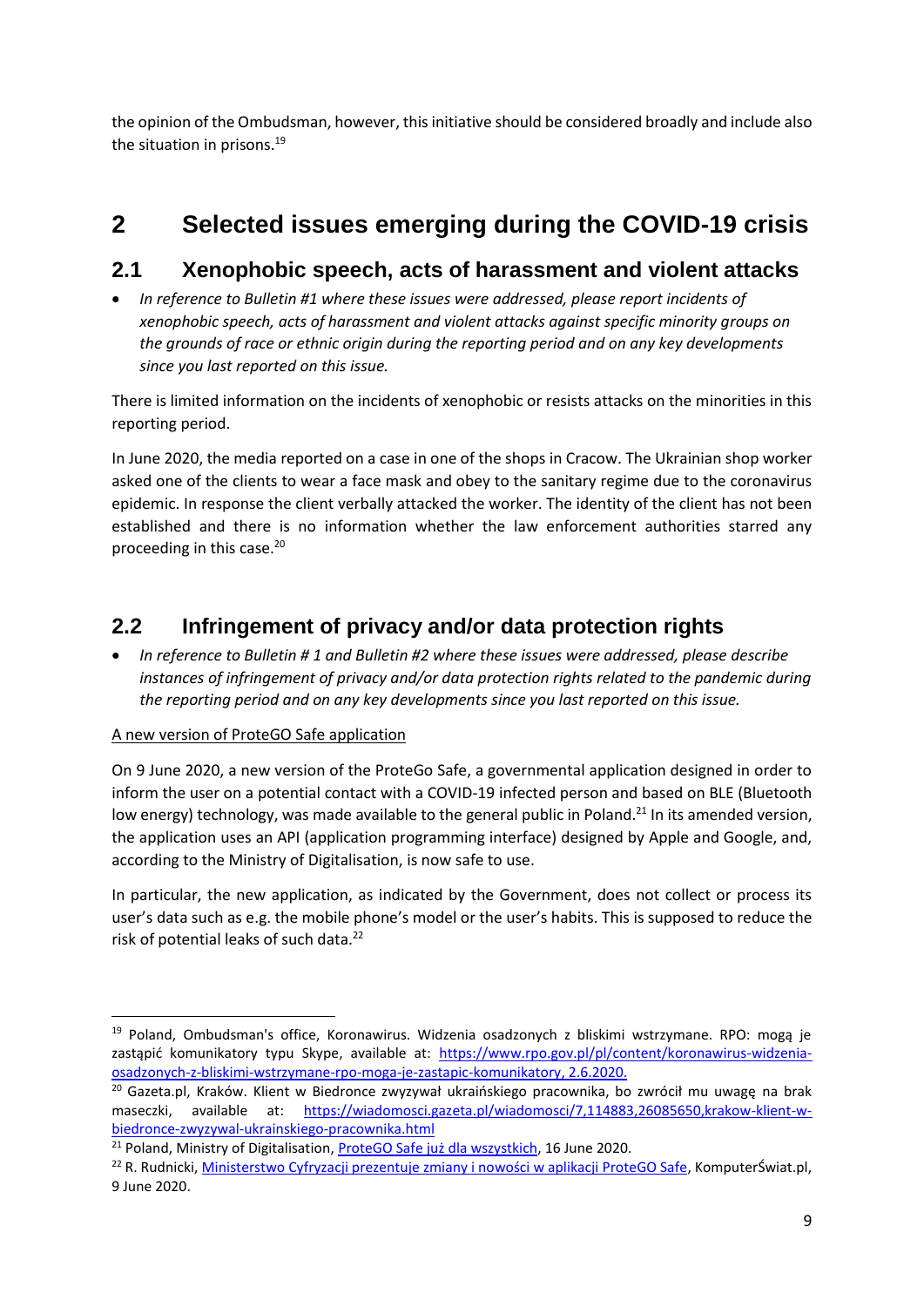The Government has published the full documentation of the ProteGO Safe application, including, among others, the assessment of its impact on data protection.<sup>23</sup> According to this assessment, no personal data is processed by the application. This statement is questioned by data protection experts, including Panoptykon, who call for a further analysis of this issue. $24$ 

On 26 June 2020, the President of the Personal Data Protection Office sent to the Ministry of Digitisation his suggestions with regard to the ProteGo Safe terms and conditions. The President has recommended, among others, to include into the TaC information about deactivating the application when the state of the epidemic is terminated.

#### Privacy of online court hearings' participants

One of Polish district courts has introduced a possibility for citizens to participate in court hearings as members of the public by means of remote communication (the so-called online hearings).<sup>25</sup>

In June 2020, the Commissioner for Human Rights asked the president of this court to present the data protection impact assessment of the adopted solution and to explain the technical and procedural measures taken in order to minimise the perils for privacy of the participants.<sup>26</sup> The Commissioner pointed to the fact that provisions governing the participation of audience in court proceedings were shaped before the technological developments of recent years occurred.

In the response, the president of the court stated that the adopted solutions were safe and did not violate the right to privacy of the parties.<sup>27</sup> In particular, the video is recorded only in the courts' internal system, utilised to create minutes of the hearings, and not uploaded to any cloud services or streamed. According to the president, access is granted only to persons who applied for it and their personal data are not disseminated to an extent greater than in the case of physical presence in the courtroom.

## **2.3 Spread of disinformation online**

 $\overline{\phantom{a}}$ 

 *In reference to Bulletin #1 where these issues were addressed, please describe measures taken to counter the spread of disinformation online, during the reporting period and on any key developments since you last reported on this issue.*

In Poland, neither new measures to counter the spread of disinformation online seem to have been taken by the authorities, nor any key developments have occurred in this field since the last report was issued.

The Government has maintained to publish the latest information on the spread of COVID-19 on a dedicated website, "Coronavirus: information and recommendations" (*Koronawirus: informacje i* 

<sup>&</sup>lt;sup>23</sup> Poland, The Government, [Data protection impact assessment of ProteGO Safe,](https://www.gov.pl/attachment/748bd66d-2345-4644-927b-299227ae74a3) 9 June 2020.

<sup>&</sup>lt;sup>24</sup> Panoptykon, [ProteGO Safe: czy państwo zasłuży na zaufanie obywateli?](https://panoptykon.org/wiadomosc/protego-safe-czy-panstwo-zasluzy-na-zaufanie-obywateli), 8 June 2020 (updated on 9 June 2020). <sup>25</sup> Poland, District Court for Łódź-Śródmieście, Online hearings (*[Posiedzenia online](https://lodz.sr.gov.pl/posiedzenia-online,m,mg,346)*), 28 May 2020.

<sup>&</sup>lt;sup>26</sup> Poland, The Commissioner for Human Rights, Koronawirus. RPO pyta o prawo do prywatności, gdy publiczność [bierze udział w transmitowanych rozprawach](https://www.rpo.gov.pl/pl/content/koronawirus-rpo-pyta-o-prawo-do-prywatnosci-gdy-publicznosc-uczestniczy-w-transmitowanych-sprawach), 19 June 2020.

<sup>&</sup>lt;sup>27</sup> Poland, President of the District Court for Łódź-Śródmieście, ODPOWIEDŹ NA PISMO RZECZNIKA PRAW OBYWATELSKICH Z 19 CZERWCA 2020 R. DOTYCZĄCE PUBLICZNOŚCI W ROZPRAWACH ONLINE, 22 June 2020, available at: [https://lodz.sr.gov.pl/odpowiedz-na-pismo-rzecznika-praw-obywatelskich-z-19-czerwca-2020-r](https://lodz.sr.gov.pl/odpowiedz-na-pismo-rzecznika-praw-obywatelskich-z-19-czerwca-2020-r-dotyczace-publicznosci-w-rozprawach-online,new,mg,1.html,6479)[dotyczace-publicznosci-w-rozprawach-online,new,mg,1.html,6479.](https://lodz.sr.gov.pl/odpowiedz-na-pismo-rzecznika-praw-obywatelskich-z-19-czerwca-2020-r-dotyczace-publicznosci-w-rozprawach-online,new,mg,1.html,6479)